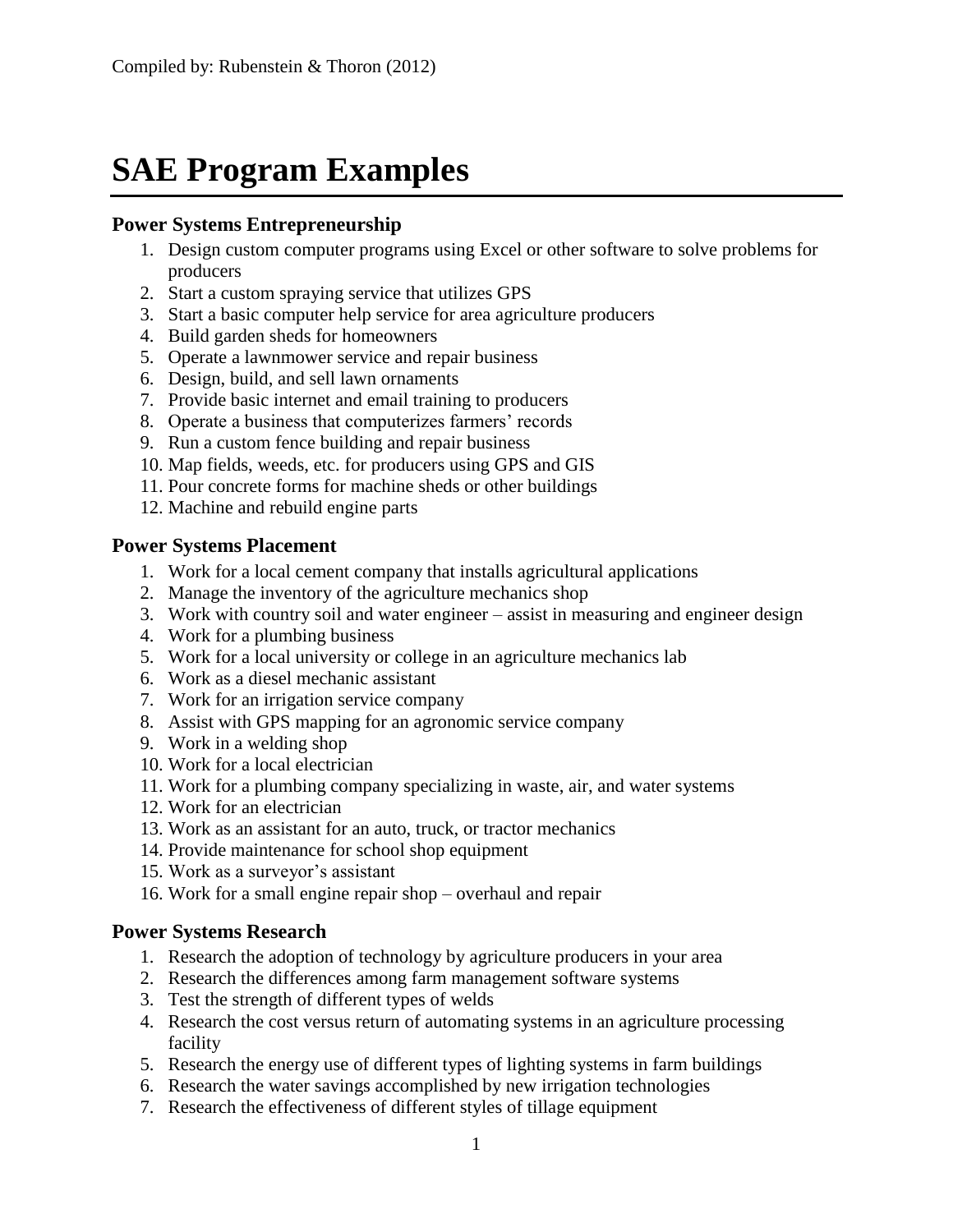# **Power Systems Exploratory**

- 1. Study the latest advancements of robotics in agriculture
- 2. Study the possible modifications in agriculture equipment for persons with disabilities
- 3. Interview area agriculture producers about the changes in technology over the past 50 years
- 4. Conduct a field demonstration on GPS systems for elementary students
- 5. Develop "hands-on" activities for the class
- 6. Complete home and farmstead improvement construction activities
- 7. Hold a classroom demonstration on automated systems
- 8. Construct prototypes of hydraulic systems
- 9. Prepare a 10 minute presentation on GIS mapping for forestry, wildlife, soil, and water management
- 10. Create a teaching model to show how a small gas engine works
- 11. Create a demonstration model that shows proper and improper welding techniques
- 12. Shadow a computer professional in any agriculture-related industry
- 13. Report on all of the control systems used in a typical greenhouse

# **Environmental Science Entrepreneurship**

- 1. Cut firewood and sell at local stores
- 2. Raise Christmas trees and sell at Christmas time
- 3. Stock and maintain fish population in ponds
- 4. Raise wild game fowl for sale to local hunters
- 5. Raise fish for the state fish and game department
- 6. Operate a trapping business
- 7. Contract with landowners to plant food plots for wildlife
- 8. Construct and sell game feeders
- 9. Create and sell soil survey maps for area farmers and land owners
- 10. Build bat, bird, duck, or squirrel houses for use or sale
- 11. Develop hunting ranges; set up indoor/outdoor ranges for bow competitions
- 12. Develop a forest/wildlife management plan for a local landowner
- 13. Create a service to remove algae from area lakes and fishing ponds
- 14. Provide a wood chipping service and sell the chips as mulch
- 15. Start a leaf collection service in the fall and sell mulch
- 16. Start a manure removal business for animal owners
- 17. Start a water sample collecting service
- 18. Sell radon detectors and collect radon samples
- 19. Run a soil testing service for town gardens or farm fields take samples, send in and deliver results
- 20. Sell shop safety equipment door to door
- 21. Start a service to collect used pesticide containers
- 22. Own and operate a water systems farm drainage (tilling) company
- 23. Develop marshlands for game
- 24. Establish green belts along streams on your farm
- 25. Producing and selling worms for fishing bait or reptile food
- 26. Collecting and selling owl pellets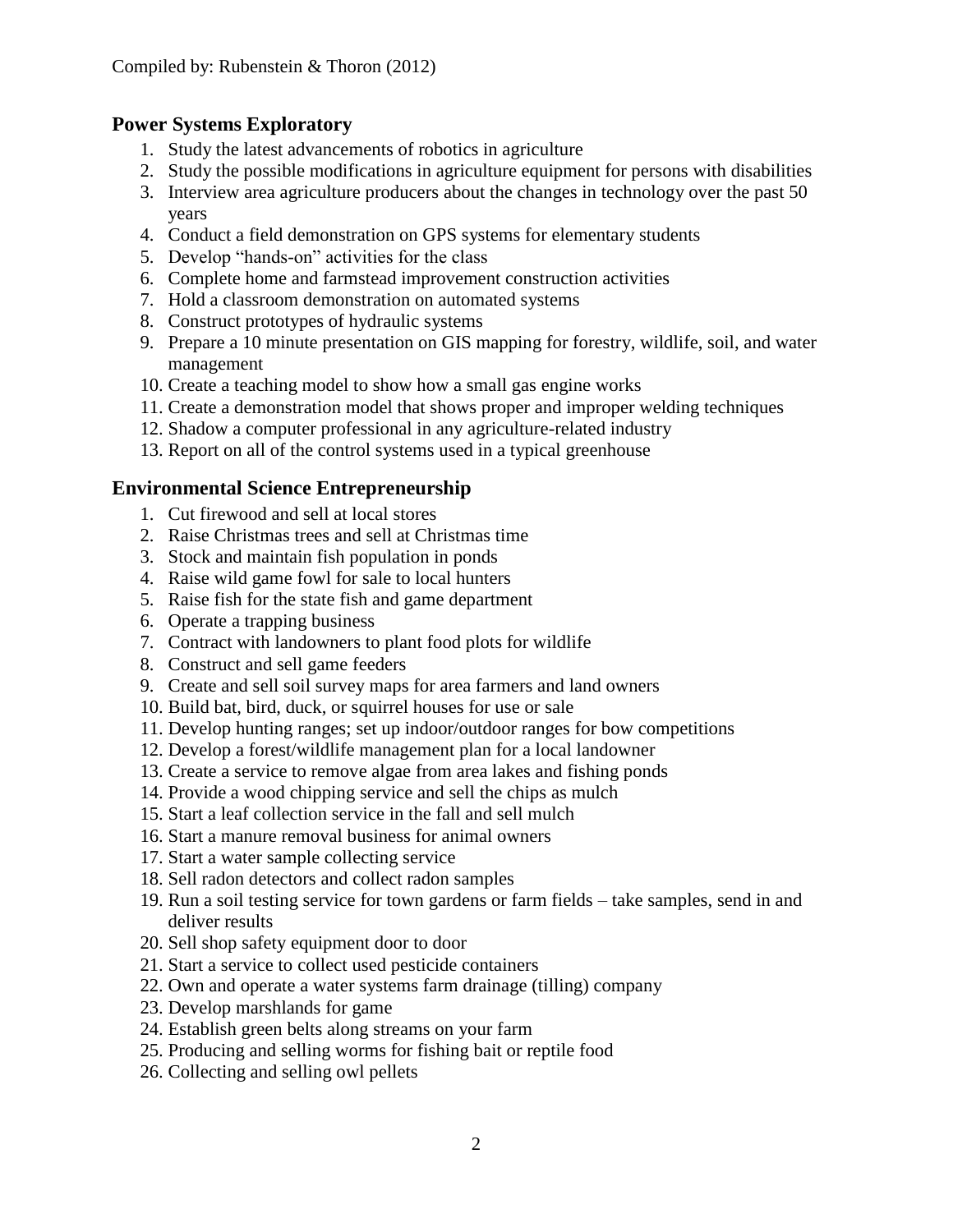## **Environmental Science Placement**

- 1. Work for a nature center
- 2. Assist Christmas tree farmers with planting and trimming
- 3. Work for a park service during the summer
- 4. Work at a sawmill
- 5. Provide outdoor education materials for camps
- 6. Maintain and supervise the school grounds
- 7. Serve as a hunting guide
- 8. Work for a landowner to plant habitat for wild game
- 9. Work in the logging business
- 10. Work for the fish and game department
- 11. Assist a timber stand improvement specialist
- 12. Work at a bait shop
- 13. Work for parks and recreation in maintenance department
- 14. Assist local city management with summer programs by serving as a guide
- 15. Assist landowners with installation of soil conservation practices
- 16. Work for the natural resource and conservation district
- 17. Work at a fishery monitoring water quality
- 18. Work as a trencher for waste water lagoons
- 19. Work for a testing laboratory
- 20. Works for a company that installs plastic drainage tile for farm fields
- 21. Assists local agencies with data collection for watersheds
- 22. Work as a water quality lab assistant

# **Environmental Science Research**

- 1. Research the effectiveness of habitat restoration projects in your community
- 2. Study the effects of excessive lawn chemicals on wildlife
- 3. Research impacts of using ATVs on public lands
- 4. Research the impacts of various insects on woodlot management
- 5. Study the changes in the mining industry's techniques over time
- 6. Discover the native plants for your ecological area and determine how prevalent that are currently
- 7. Study soil profiles from multiple locations in your community and develop a soil map
- 8. Research the benefits of using GIS mapping for natural resources
- 9. Research best practices for improving fish habitat in local ponds
- 10. Research your local parks to find out what activities people like and use the most
- 11. Monitor dust levels in the air at various sites and times throughout the year and work to determine a cause
- 12. Research the effects of livestock feed on waste issues
- 13. Monitor pollen counts in an area by working with labs and weather stations
- 14. Research the effects of erosion on various cover crops
- 15. Research methods for preventing common accidents in agriculture department laboratory
- 16. Research rate of accidents on area farms and compare to national averages
- 17. Research area pollution concerns
- 18. Conduct a water quality study
- 19. Research the benefits of the CRP program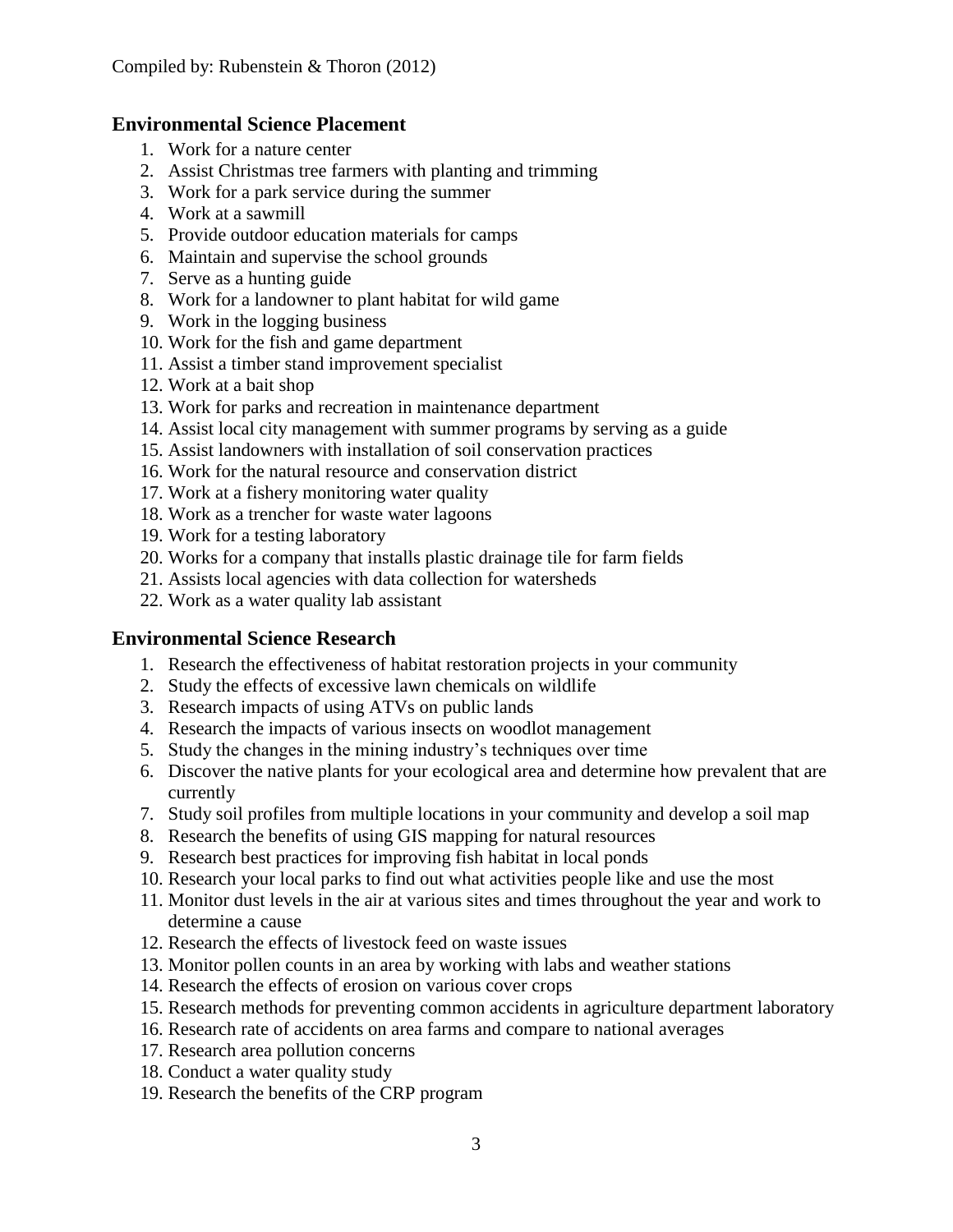## **Environmental Science Exploratory**

- 1. Organize and participate in a wildlife field day
- 2. Create a brochure on creating wildlife habitat in backyards to share with community
- 3. Create posters on soil conservation practices for homeowners
- 4. Volunteer to assist at campgrounds with cleanup and maintenance
- 5. Plan a wildlife field trip
- 6. Create activities or laboratories for a natural resources class
- 7. Process and deliver seedlings to elementary school students
- 8. Woodlot management and improvement including firewood, habitat, etc.
- 9. Clean shelterbelts and stack refuge in piles
- 10. Interview a naturalist
- 11. Shadow officials at a government natural resources agency
- 12. Start a fish pond and teach others how to fish
- 13. Attend the meeting of local or state conservation boards
- 14. Habitat construction make brush piles, plant wildlife habitats, etc.
- 15. Develop habitat trails for walking
- 16. Study animal waste legislation at local, state, and federal level
- 17. Study pollution control practices
- 18. Conduct a tour of area farms and ranches that practice effective pollution control
- 19. Develop a plan to manage school food waste
- 20. Lead farm safety program for elementary students
- 21. Volunteer to monitor water quality for community ponds
- 22. Assist community watershed action groups
- 23. Collect water samples for local or state agencies
- 24. Conduct composting workshops for homeowners
- 25. Develop and implement a farm safety class for elementary school students
- 26. Put together a town safety package mark all signs, fire hydrants, and water drains
- 27. Take part in a mentorship program with the local soil and water conservation district

# **Animal Science Entrepreneurship**

- 1. Operate a poultry litter clean-out service
- 2. Operate a custom heifer raising service
- 3. Operate a custom hog raising business
- 4. Operate a pet-sitting service
- 5. Provide a kennel cleaning service
- 6. Raise and sell farm-fresh eggs
- 7. Raise and sell purebred dogs
- 8. Raise fish for the state fish and game department
- 9. Provide equine training services
- 10. Provide fishing and hiking services for area youth groups and elementary students
- 11. Raise and train hunting dogs
- 12. Raise chinchillas, hamsters or gerbils and sell them on the internet
- 13. Raise game birds to sell for the training of bird dogs
- 14. Raise game fish for sale to stock ponds
- 15. Raise indigenous snakes and release into the wild (at approved area) each summer
- 16. Raise market pigs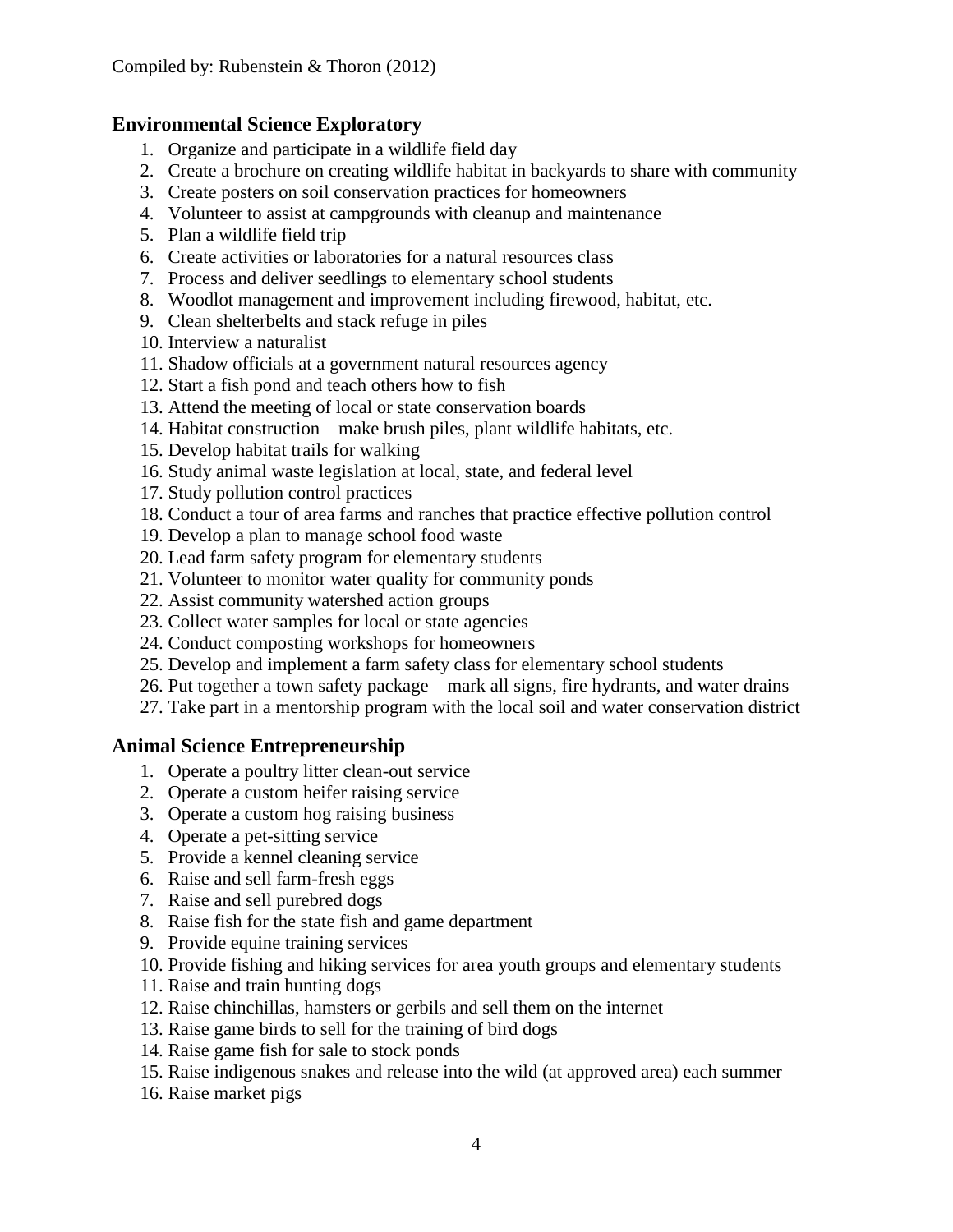- 17. Raise pheasants or quail to be released into the wild
- 18. Raise your own livestock or specialty animals
- 19. Run a trapping business
- 20. Start a dog obedience training service
- 21. Start a dog walking business
- 22. Grow catfish to sell to local cafes
- 23. Form a cooperative with other students to raise broiler chickens
- 24. Buy and show a calf at fairs
- 25. Raising and selling butterflies
- 26. Raising and breeding reptiles
- 27. Producing homemade soap (goat milk, bee wax, etc.)

# **Animal Science Placement**

- 1. Work at a university research lab caring for small animals
- 2. Work at a livestock farm or a ranch
- 3. Work at a pet shop
- 4. Work for a predator control service
- 5. Work for a rodeo company caring for animals and assisting with rodeos
- 6. Work for the state game and fish department
- 7. Work at the local livestock auction barn
- 8. Work in the grocery store meat department
- 9. Work on a dairy farm or heifer raising farm
- 10. Work on an exotic animal farm
- 11. Assist a horse group that works with disabled students
- 12. Participate in a mentorship program with a taxidermist
- 13. Take care of classroom animals
- 14. Work as a beef feedlot assistant
- 15. Work as a veterinarian assistant
- 16. Work as a wildlife outfitter or guide
- 17. Maintain the school's aquaculture system
- 18. Manage a small aquatics lab
- 19. Work at a horse stable
- 20. Work for a pet-sitting service

# **Animal Science Research**

- 1. Conduct feed trials for growing broiler chickens
- 2. Research cage layers versus floor layers for egg production
- 3. Research effectiveness of various estrus synchronization hormones
- 4. Research feed trial testing different swine diets
- 5. Research methods of predator control and trapping
- 6. Discover the number of pet owners in the community and their priority concerns
- 7. Research the best diet to help obese pets lose weight
- 8. Study the effects of genetic selection in groups of animals over time
- 9. Test the selection of young pigs based on grade and lean yield at slaughter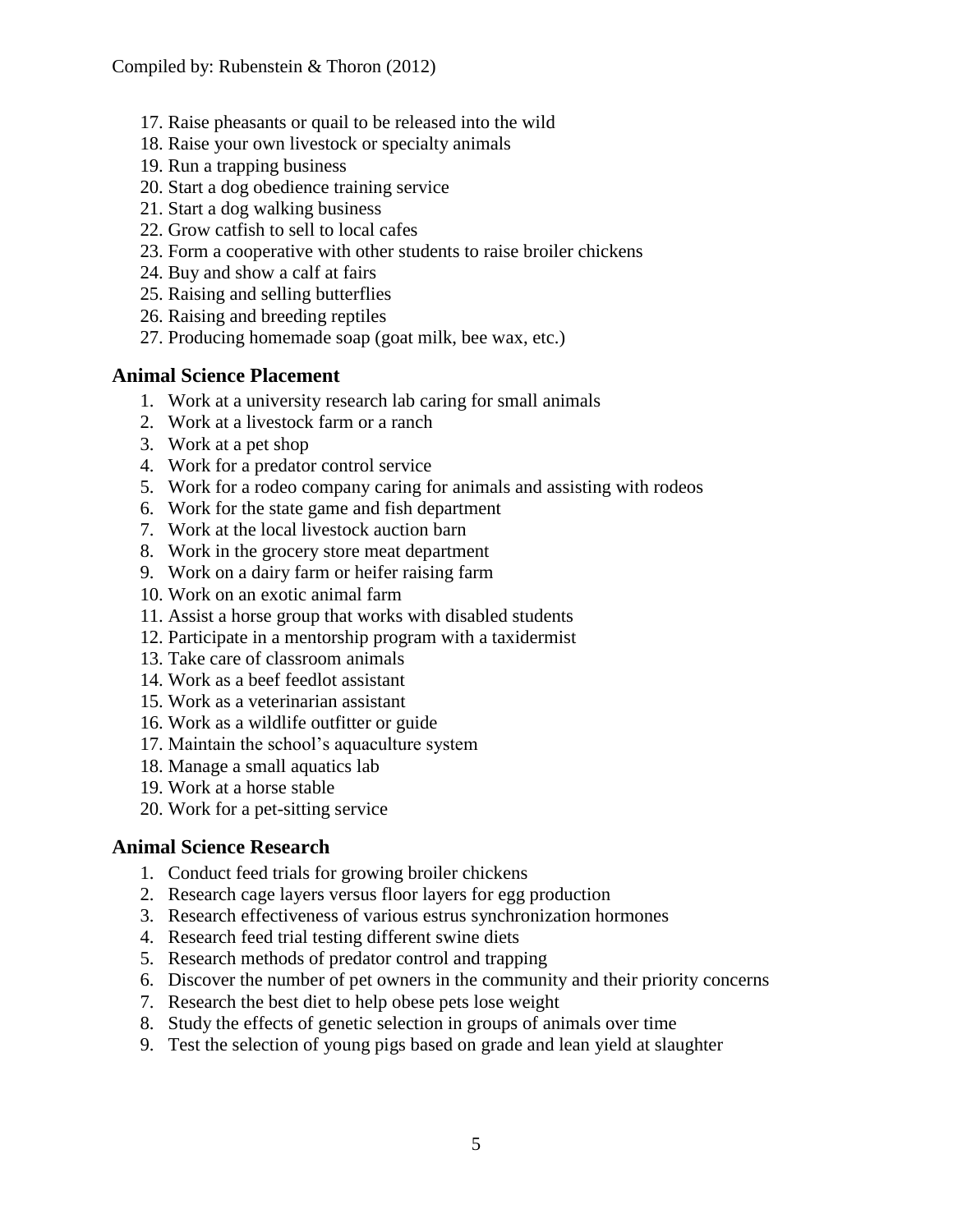# **Animal Science Exploratory**

- 1. Create a classroom pet adoption program with elementary schools
- 2. Assist at local animal shelter
- 3. Conduct a survey of all livestock operations in your area
- 4. Conduct surveys of wildlife populations
- 5. Coordinate and conduct a horse safety camp
- 6. Maintain aquariums for local businesses
- 7. Manage livestock show and supplies for FFA chapter
- 8. Plan and implement a "hands-on" livestock field trip
- 9. Provide a home for homeless pets
- 10. Take small animals to nursing homes for visits
- 11. Volunteer to assist with a livestock show or county fair

# **Plant Science Entrepreneurship**

- 1. Operate a custom combining service
- 2. Start a franchise of fruit/vegetable stands
- 3. Operate a custom spraying service
- 4. Start a service that cleans leaves from gutters
- 5. Operate a lawn maintenance/mowing service
- 6. Operate a hay hauling service
- 7. Clean and prune orchards
- 8. Sell and install water gardens
- 9. Grow and sell plants through the high school greenhouse
- 10. Grow flowers for sale at a local farmer's market
- 11. Rent land from a neighbor and grow soybeans
- 12. Start your own pruning business
- 13. Start your own spraying business
- 14. Start your own forage testing service
- 15. Start your own soil sampling business
- 16. Provide services to fertilize lawns, till garden spots, prune trees, etc
- 17. Grow organic vegetables for a local café
- 18. Raise and sell pumpkins
- 19. Raise Christmas trees
- 20. Raise and sell strawberries
- 21. Start your own lawn mowing business
- 22. Grow and sell red worms used to produce compost
- 23. Plant rental business
- 24. Producing and selling mushrooms

# **Plant Science Placement**

- 1. Work for an irrigation service provider
- 2. Work as an assistant sales manager at a turf equipment company
- 3. Conduct insect scouting for a seed corn company
- 4. Work at a local feed store
- 5. Work as a grain tester/handler for a local elevator
- 6. Be a sales associate at a garden or farm supply store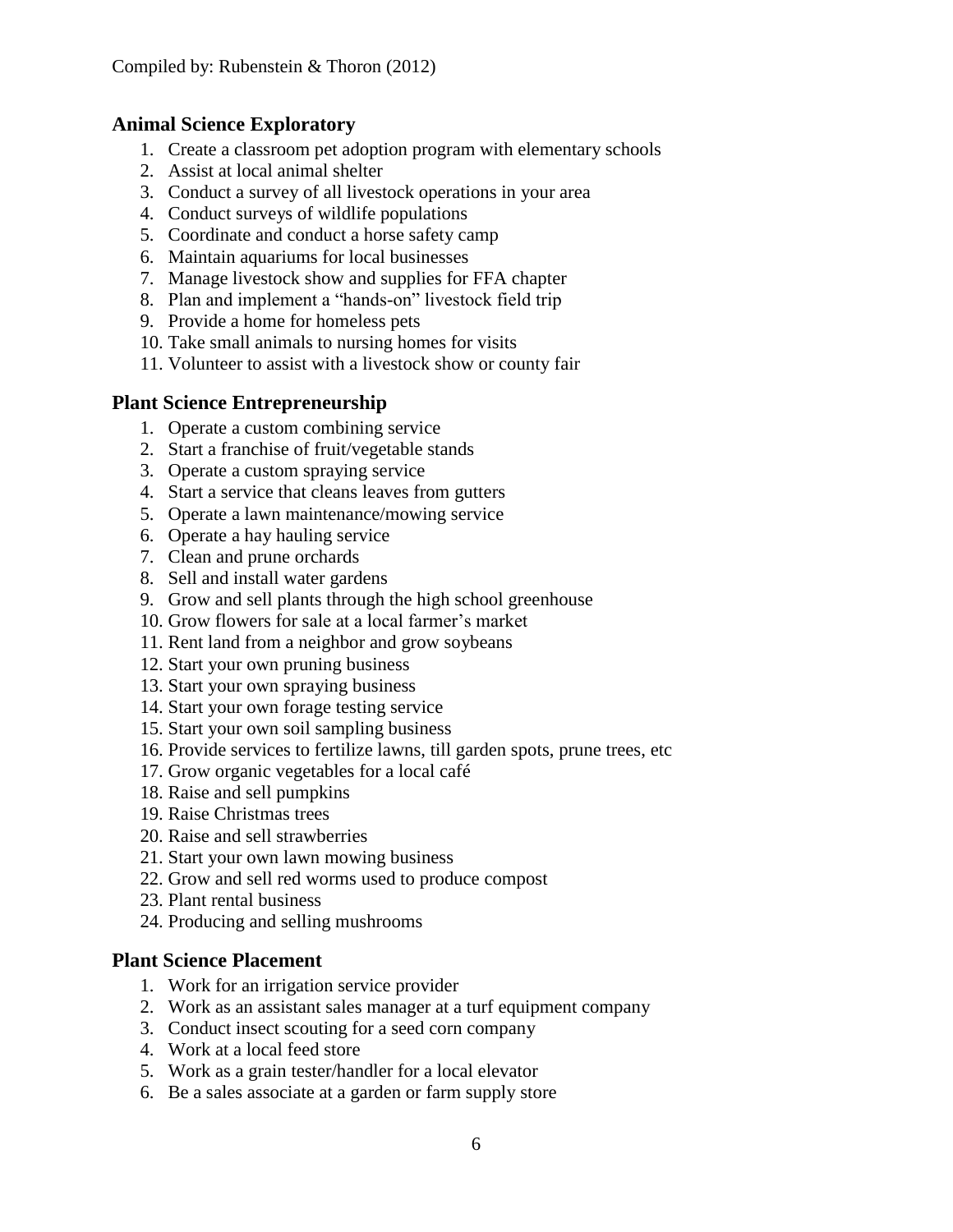- 7. Work at a seed corn dealership
- 8. Work for a grain farmer
- 9. Work for a sprinkler installation business
- 10. Work as a range consultant
- 11. Work in an orchard
- 12. Work for an agronomy service and collect soil samples
- 13. Work for a lawn and landscape care business
- 14. Work in and monitor the school forest
- 15. Work at a nursery
- 16. Work at a golf course
- 17. Work for a local flower shop doing design, plant care, deliveries, etc
- 18. Work at the grain elevator during the summer
- 19. Work on a turf farm
- 20. Work with county soil scientist to map soils
- 21. Work at an area garden center

# **Plant Science Research**

- 1. Test organic versus inorganic fertilizers on plant development
- 2. Research the effect of various planting times on yields of green beans
- 3. Research the effectiveness of GM crops
- 4. Research the best turn grass varieties for your area
- 5. Develop a test plot of various types of crops
- 6. Test forage samples under various conditions to determine feed values
- 7. Test drought tolerance of different species of crops (row and vegetable)
- 8. Research the best type of artificial light for plant growth

# **Plant Science Exploratory**

- 1. Conduct a timber cruise and mark timber to be thinned
- 2. Manage the schools vegetable crop plots
- 3. Study plant propagation techniques
- 4. Provide forestry walk-through tours for elementary students
- 5. Plan plant-related activities and laboratories for classrooms
- 6. Complete a garden projection for the school land lab
- 7. Collect and laminate photos for plants from the nursery landscape CDE
- 8. Create a report about common houseplant diseases and how to care for them
- 9. Complete a report on 10 food plants that includes origin, uses, and cultivation practices
- 10. Build and maintain compost units at school or home
- 11. Take care of school flower beds or landscaping
- 12. Volunteer to work with landowners to improve their forest lots

# **Food Products and Processes Entrepreneurship**

- 1. Make jams and jellies for sale at a farmer's market
- 2. Process wild game for jerky
- 3. Sell gourmet popcorn products
- 4. Use unsellable zucchini in baked goods as a side to vegetable production
- 5. Raise trout and sell to local restaurants
- 6. Collect wild mushrooms and sell to local venders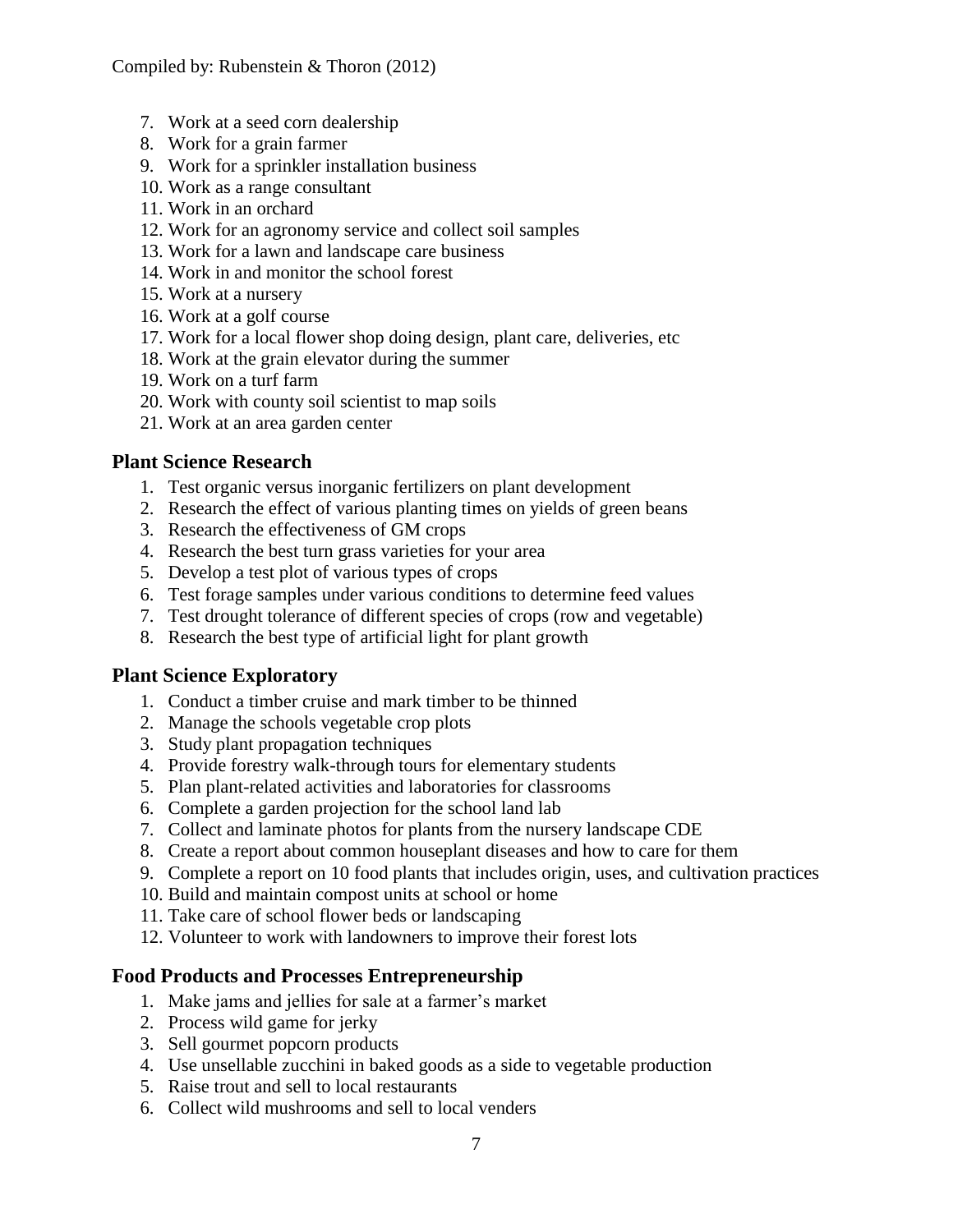- 7. Start a service to grow gardens for the elderly
- 8. Operate a wild bird processing service
- 9. Process and sell specialty products bison, wildflowers, ostrich, etc.
- 10. Sell picked vegetables
- 11. Producing and selling maple syrup
- 12. Producing and selling hard candies

## **Food Products and Processes Placement**

- 1. Work for a wild bird processing service
- 2. Work in the deli or bakery at a grocery stores
- 3. Work at a local bakery
- 4. Work at a meat production plant
- 5. Work at a produce facility that repackages and sells produce
- 6. Work at a vegetable or fruit canning factory
- 7. Work on a cranberry farm
- 8. Work for an agricultural seed cleaning and bragging company
- 9. Help at a local fruit/vegetable stand
- 10. Assist on an herb farm
- 11. Deliver sweet corn to customers for a local grower
- 12. Assist with produce selection at a grocery store

## **Food Products and Processes Research**

- 1. Research genetic crossings in winter squash
- 2. Research the environmental effects on milk
- 3. Research genetic changes in various vegetable crops
- 4. Test ideas for new food products
- 5. Research incidents of food-borne illnesses in the community
- 6. Study the impact of various styles of labels on people's perception of the food
- 7. Research why new food fails to sell
- 8. Research the development and use of edible soybeans

## **Food Products and Processes Exploratory**

- 1. Shadow a USDA meat inspector
- 2. Ask farmers for permission to glean fields for food to give to homeless shelters
- 3. Grow vegetables to give to local food pantry
- 4. Interview three companies that process or package food products
- 5. Create posters that show foods from raw to finished product
- 6. Work to establish a community vegetable garden
- 7. Present a food safety demonstration to elementary students
- 8. Prepare a food safety information kit covering safe handling of meat, eggs, and other fresh food products

## **Social Systems Entrepreneurship**

- 1. Start a weekly price reporting service to publish in a newsletter
- 2. Design and make business cards, stationary, etc. for businesses or chapter members
- 3. Photograph and sell prints of agricultural sceneries
- 4. Designing a smart phone app for plant or animal identification